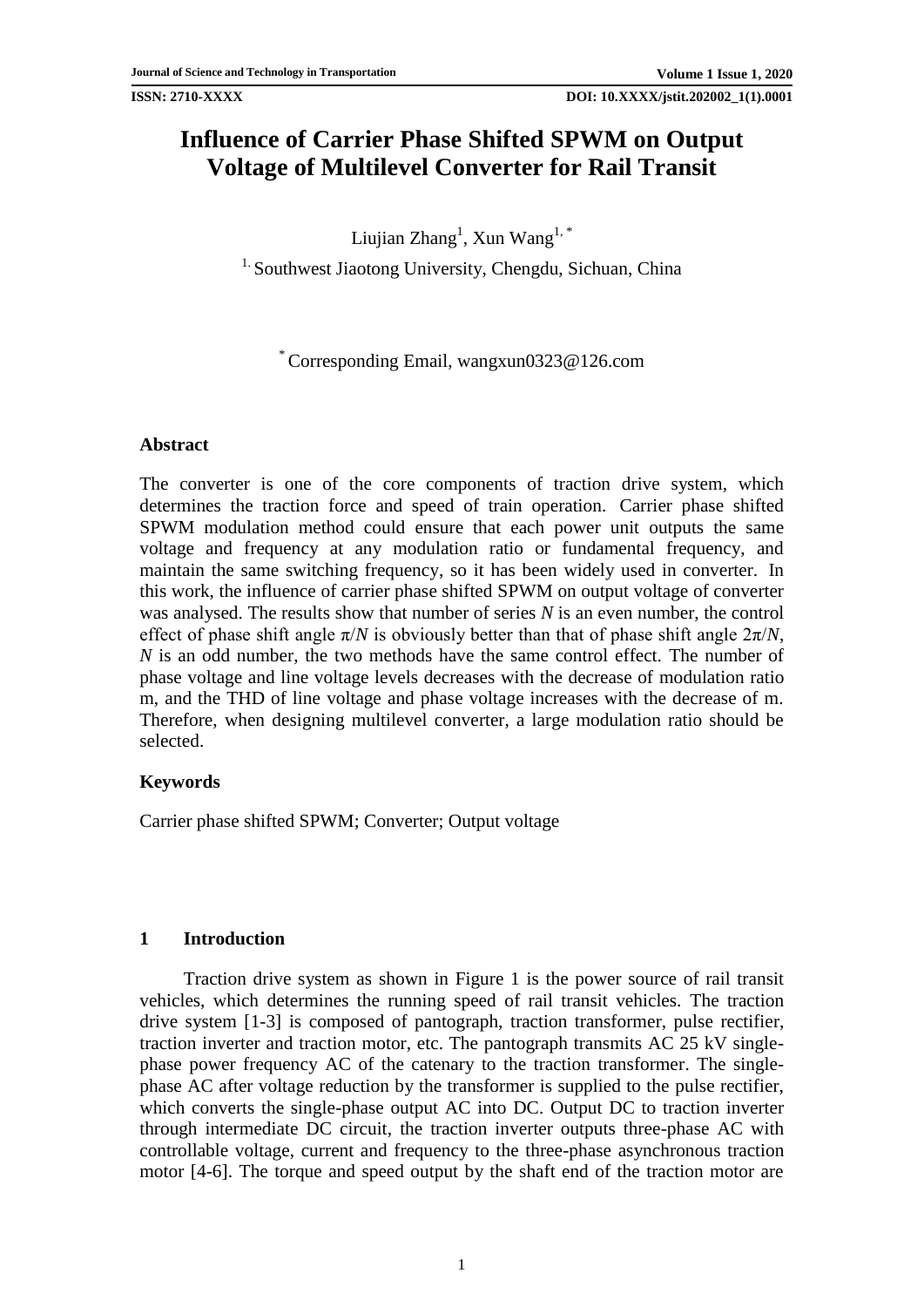transmitted to the wheel set through gear transmission and converted into wheel traction force and linear speed.



**Figure 1** Main components of traction drive system for rail transit.

In the traction drive system [\[7-9\]](#page-7-1), the AC with adjustable amplitude and frequency output by the frequency converter is supplied to the traction motor, so as to control the traction force and running speed of the train [\[10,](#page-7-2) [11\]](#page-7-3). The better the working effect of the frequency converter, the less the torque harmonic content of the motor output would be, which is conducive to the safety, stability and comfort of rail transit vehicles [\[12\]](#page-7-4)[\[13\]](#page-7-5). High voltage inverter is applied because of its high input power factor, many output phase voltage levels, good output voltage waveform and small harmonic component. Its control methods and modulation algorithms are diverse.

At present, the widely used frequency converter control methods [\[14,](#page-7-6) [15\]](#page-7-7) are vector control and direct torque control. Vector control decouples stator current into excitation component and torque component through coordinate transformation. These two components are independent of each other. The purpose of controlling magnetic field and torque can be realized by controlling them separately, so that asynchronous motor [\[16-18\]](#page-7-8) control has the same excellent performance as DC motor control. Different from the decoupling method used in vector control, direct torque control directly controls the torque of the motor by rapidly changing the slip speed of the motor magnetic field to the rotor, so as to obtain the high-performance state of the torque.

The common modulation algorithms of frequency converter [\[19,](#page-8-0) [20\]](#page-8-1) mainly include multi carrier PWM modulation algorithm and space vector SVPWM modulation algorithm. Multi carrier PWM modulation algorithm is the most commonly used method of high-voltage inverter. Generally, multiple carriers are compared with modulation wave. According to the different arrangement of carriers, the methods of generating PWM wave can be divided into carrier stacking method and carrier phase-shifting SPWM method [\[21,](#page-8-2) [22\]](#page-8-3). Space voltage vector SVPWM takes the ideal flux circle of the stator of the three-phase symmetrical motor when the three-phase symmetrical sine wave voltage is supplied as the reference standard, and makes appropriate switching with different switching modes of the three-phase inverter, so as to form PWM wave, and track its accurate flux circle with the formed actual flux vector. In this work, the influence of frequency converter carrier phase shifted SPWM modulation algorithm on output voltage was analysed.

### **2 Frequency converter carrier phase shifted SPWM modulation algorithm**

Each phase of the modular multi-level high-voltage converter is composed of *N* identical power units in series. The working principle of each power unit as shown in Figure 2 is as follows: after the three-phase AC is rectified by the diode uncontrolled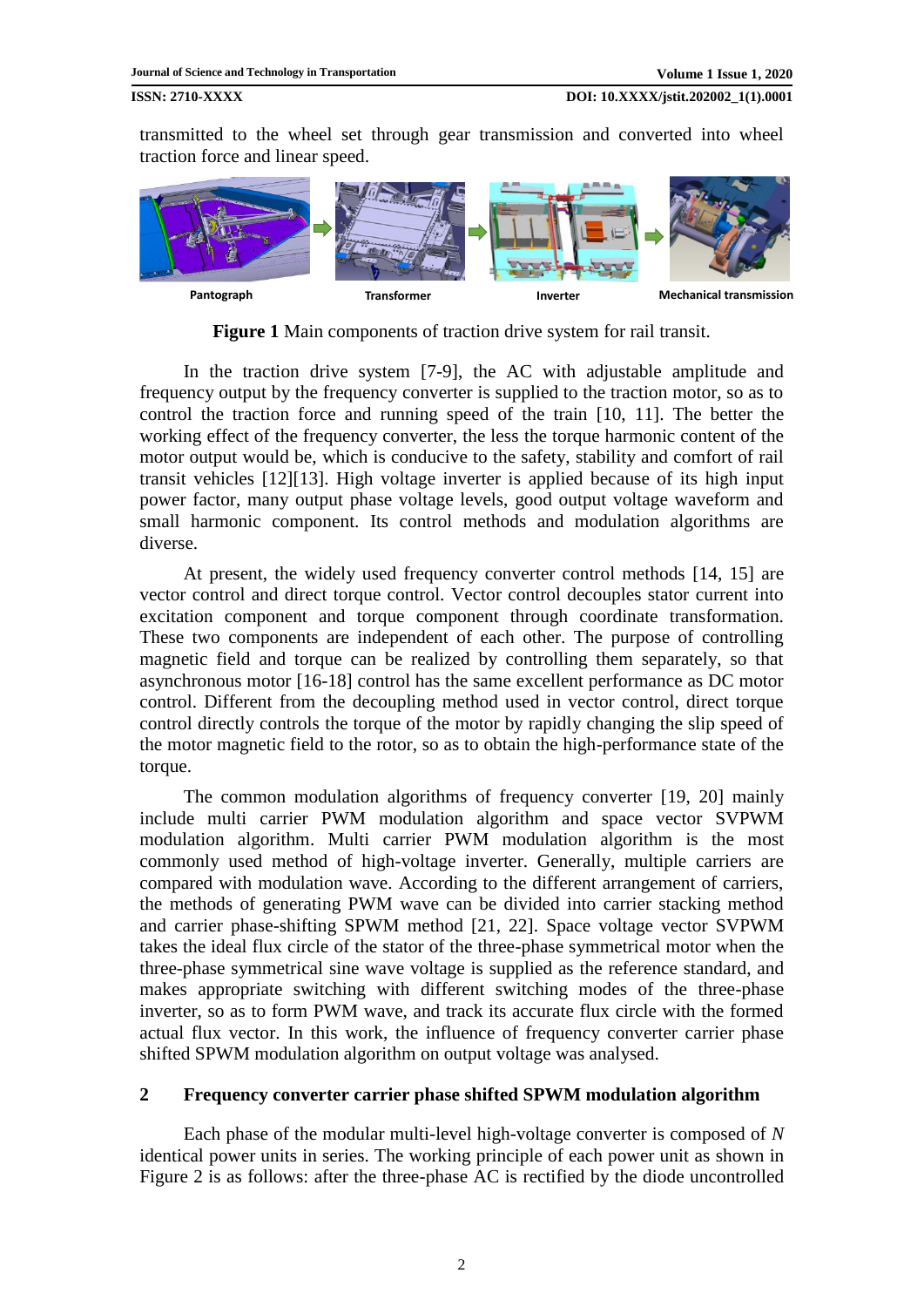full bridge rectifier circuit, the DC bus voltage is formed by the filter capacitor, and the output side is the H-bridge single-phase inverter circuit composed of four IGBT modules, The output voltage of variable voltage and frequency conversion is obtained by PWM modulation. Because the rectifier part of the power unit is a diode uncontrolled rectifier structure, it cannot realize energy feedback, so it cannot operate in four quadrants.



**Figure 2** Power unit circuit structure of modular multi-level high-voltage converter.

The carrier phase shifted SPWM modulation method can ensure that each power unit outputs the same voltage and frequency and maintains the same switching frequency at any modulation ratio or fundamental frequency. Moreover, the output voltage PWM waveform of each power unit is basically the same, and there is no imbalance of output power between power units. Under the same carrier frequency, the output voltage frequency of carrier horizontal phase shifted SPWM is N times of carrier frequency. The advantages of carrier phase-shifting SPWM make it the standard control method of modular multi-level high-voltage converter. There are two control methods of carrier phase-shifting SPWM: unipolar PWM control and bipolar PWM control.

Unipolar PWM modulation algorithm, its triangular carrier changes only in one polarity range in half a cycle. As shown in Figure 3, in the positive half cycle of the modulation wave Ur, the carrier  $U<sub>C</sub>$  is a positive triangular wave, in the negative half cycle of the modulation wave Ur, the carrier  $U<sub>C</sub>$  is a negative triangular wave, and the intersection of  $U_{\text{C}}$  and Ur is the time to control the power device on and off.



**Figure 3** Schematic diagram of unipolar PWM modulation.

In bipolar in-phase PWM modulation, the left bridge arm modulation wave phase is consistent with the output voltage phase, while the right bridge arm modulation wave is opposite. By Fourier decomposition of the output voltage of the left bridge arm of a single power unit, the output voltage relationship of the left bridge arm of the power unit could be obtained: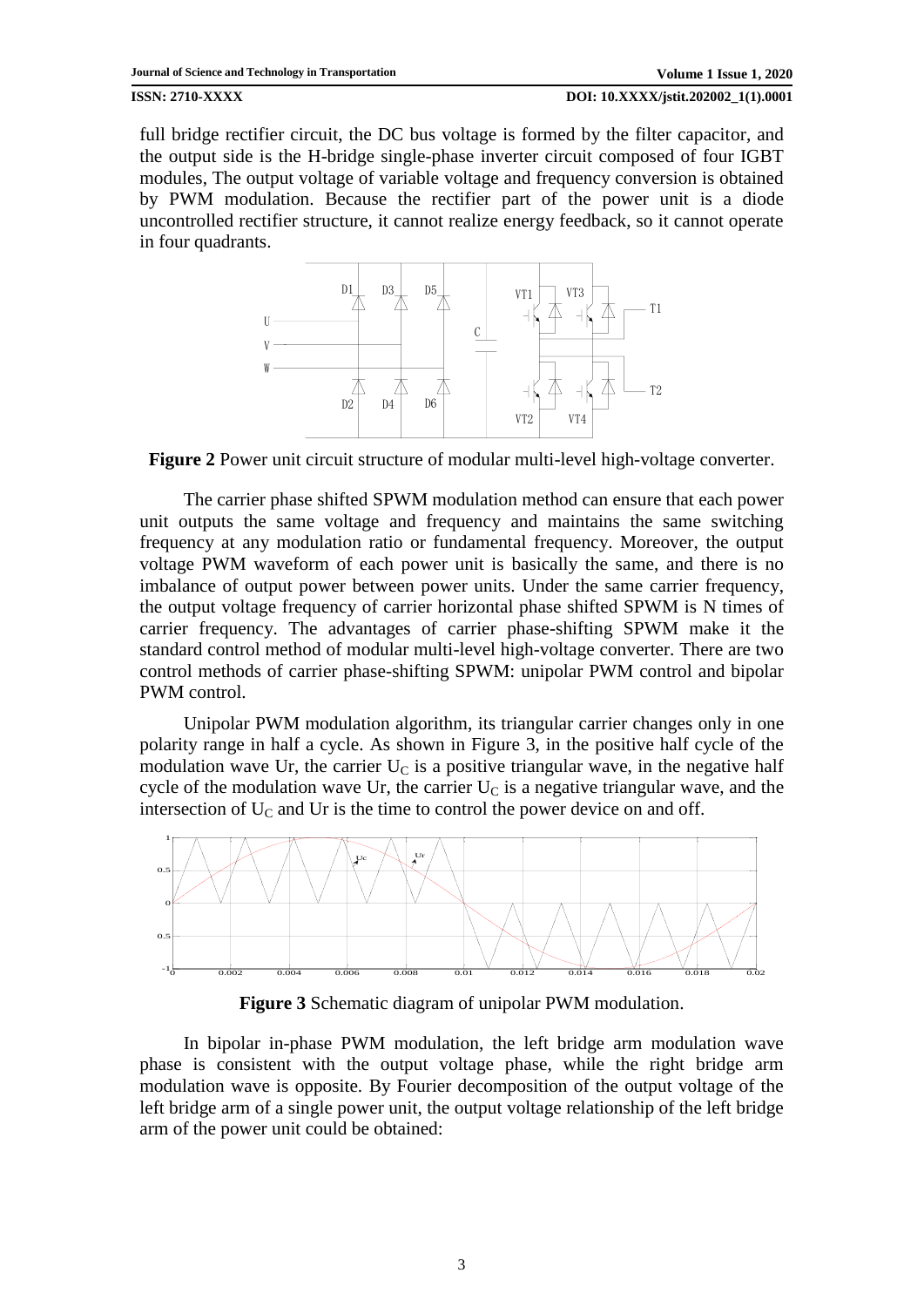**ISSN: 2710-XXXX DOI: 10.XXXX/jstit.202002\_1(1).0001**

$$
U_{a11} = \frac{ME}{2}\cos(\omega t) + \frac{2E}{\pi}\sum_{m=1}^{\infty}\sum_{n=-\infty}^{\infty}\frac{1}{m}\left\{\sin[(m+n)\frac{\pi}{2}]J_n(m\frac{\pi}{2}M)\cos(m\omega_c t + n\omega t)\right\}
$$

Because the phase difference of the modulation wave between the left and right bridge arms of the same power unit is 180°, the expression of the output voltage of a phase single power unit is:<br>  $U_{a1} = U_{a11} - U_{a12} = ME \cos(\omega t) + \frac{4E}{\pi} \sum_{m=1}^{\infty} \sum_{n=-\infty}^{\infty} \frac{1}{m} \cdot {\cos[(m+n+1)\pi] J_{2n-1} m \pi M}$ phase single power unit is:  $\sum_{\alpha=1}^{\infty}$ the modulation wave between the left and right<br>init is 180°, the expression of the output voltage of a<br> $\omega t$ ) +  $\frac{4E}{\pi} \sum_{m=1}^{\infty} \sum_{n=-\infty}^{\infty} \frac{1}{m} \cdot {\cos[(m+n+1)\pi] J_{2n-1} m \pi M}$ 

$$
U_{\text{a1}} = U_{\text{a11}} - U_{\text{a12}} = ME \cos(\omega t) + \frac{4E}{\pi} \sum_{m=1}^{\infty} \sum_{n=-\infty}^{\infty} \frac{1}{m} \cdot \left\{ \cos[(m+n+1)\pi] J_{2n-1} m \pi M \right\}
$$

$$
\cdot \cos[2m\omega_c t + (2n-1)\omega t] \right\}
$$

When *N* power units are connected in series, the expression of output phase voltage is:

$$
U_{\rm a} = \sum_{i=1}^{N} U_{\rm ai} = NME \cos(\omega t) + \frac{4E}{\pi} \sum_{m=1}^{\infty} \sum_{n=-\infty}^{\infty} \frac{1}{m} \cdot \left\{ \cos[(m+n+1)\pi] J_{2n-1} m \pi M \right\}
$$

$$
\cdot \sum_{i=1}^{N} \cos[2m(\omega_c t + \frac{i\pi - \pi}{N}) + (2n-1)\omega t] \right\}
$$

Here, E—Bus voltage of power unit, *M*—Modulation ratio, ω—The frequency of the output fundamental voltage,  $\omega_c$  – The frequency of the triangular carrier.

In carrier phase shifted out of phase PWM modulation, two modulation waves of power unit are provided by two phases respectively. And different from in-phase modulation, the left and right bridge arm modulation waves of its power unit change, that is, the phase of the left bridge arm modulation wave is consistent with the output voltage, while the phase angle of the right bridge arm modulation wave lags 120 °. The output voltage of single power unit and phase A shall could meet the following requirements:

$$
\begin{cases}\nU_{a1} = \frac{\sqrt{3}}{2} ME \sin(\omega t + \frac{\pi}{6}) \\
U_{AN} = \sum_{n=1}^{5} U_{an} ME \sin(\omega t + \frac{\pi}{6})\n\end{cases}
$$

## **3 Analysis of factors affecting output voltage of carrier phase shifted SPWM**

### **3.1 Effect of phase shift angle on output voltage**

There are two phase-shifting modes in carrier phase-shifting SPWM modulation, one is phase-shifting  $\pi/N$  angle, the other is phase-shifting  $2\pi/N$  angle. The selection of phase shift angle will affect the level and harmonic content of output voltage.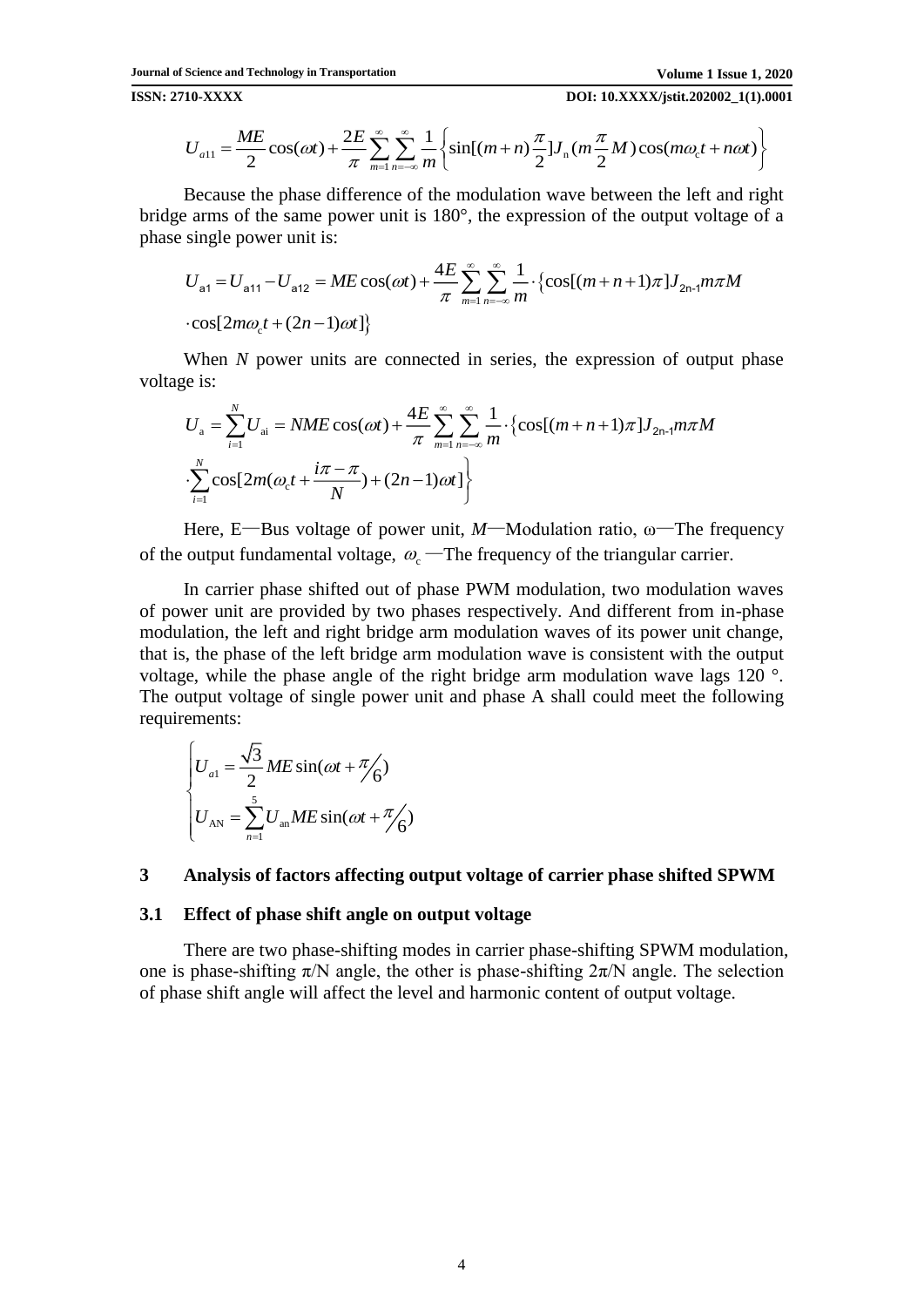

**Figure 4** Output voltage waveform (*N*= 2) at two phase shifting modes, (a) shift angle  $\pi$ , and (b) shift angle  $\pi/2$ .

As shown in Figure 4, the phase voltage waveforms corresponding to different phase shifting modes when two power units are connected in series. As can be seen from the figure, when the phase shift angle is  $\pi$ , the output voltage is three-level; When the phase shift angle is  $\pi/2$ , the output voltage is five levels, and the performance is superior to the former.



**Figure 5** Output voltage waveform (*N*= 3) at two phase shifting modes, (a) shift angle  $2\pi/3$ , and (b) shift angle  $\pi/3$ .

The phase voltage waveforms corresponding to different phase shifting modes are shown in Figure 5 when three power units are connected in series. It can be seen from the figure that the control effects of the two are the same.

Further analyzing and summarizing the two cases of  $N=4$  and  $N=5$ . The results are shown in Table 1.

| Number of<br>series, N | The phase shift angle is $\pi/N$         |                      | The phase shift angle is $2\pi/N$        |             |
|------------------------|------------------------------------------|----------------------|------------------------------------------|-------------|
|                        | Number of output<br>phase voltage levels | <b>THD</b><br>$(\%)$ | Number of output<br>phase voltage levels | FHD<br>(% ) |
|                        |                                          | 26.96                |                                          | 51.93       |
| 2                      |                                          | 18 74                |                                          |             |

| Table 1 Comparative analysis of influence of phase shift angle on output voltage. |  |  |  |  |  |  |
|-----------------------------------------------------------------------------------|--|--|--|--|--|--|
|-----------------------------------------------------------------------------------|--|--|--|--|--|--|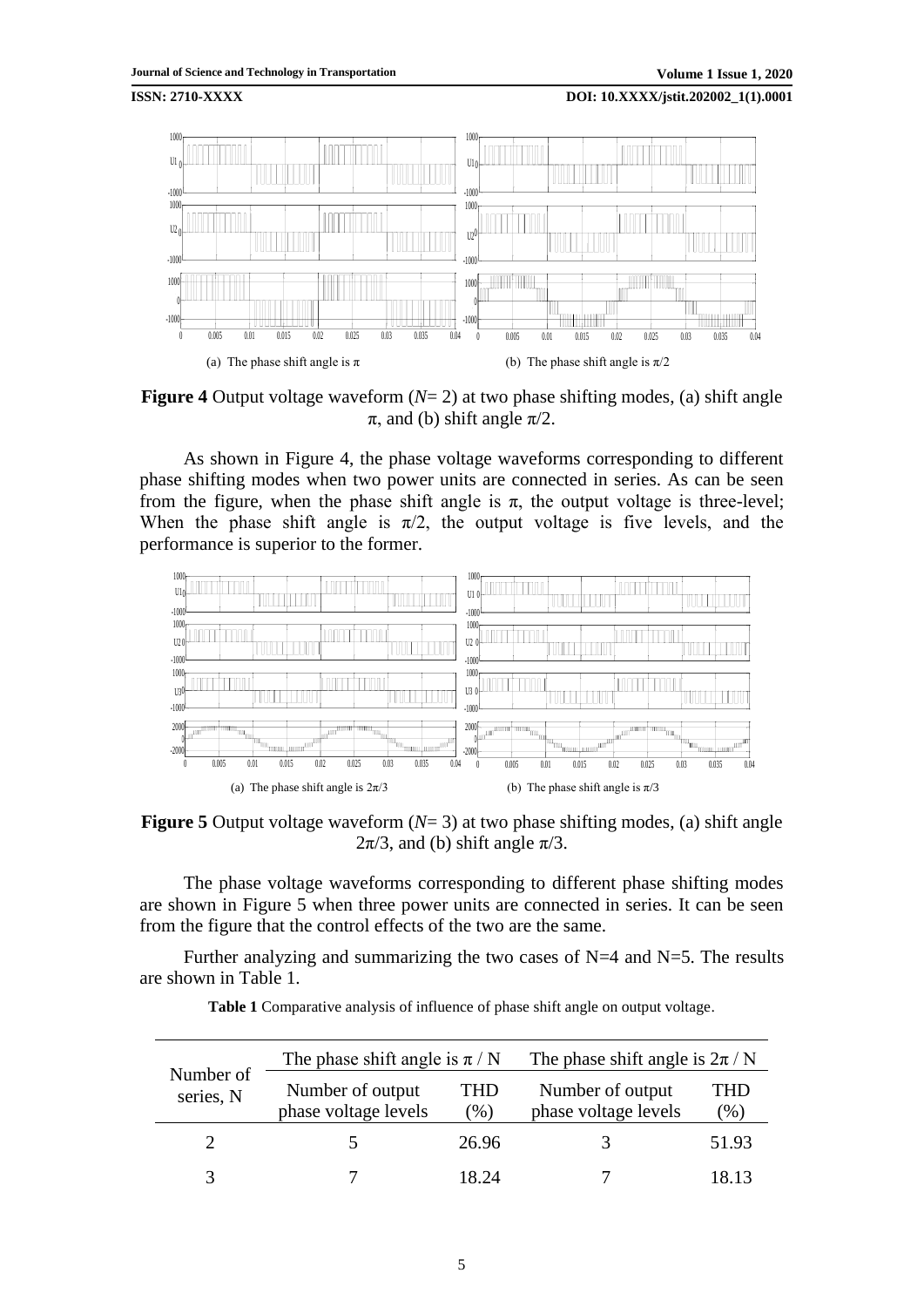| ັ | 11.07 | ب | 11.04 |
|---|-------|---|-------|
|   | 13.77 |   | 26.81 |

It can be seen from Table 1 that as the number of power units in series increases, the level number of output phase voltage also increases, and the total voltage distortion rate decreases. Moreover, when N is an even number, the control effect of phase shift angle  $\pi/N$  is obviously better than that of phase shift angle  $2\pi/N$ . When N is an odd number, the two methods have the same control effect.

# **3.2 Effect of modulation ratio m on output voltage**

The relationship between the number of output levels of phase voltage of highvoltage inverter and the number of power units in series *N* satisfies 2n+1, but this is only true in the linear region and not in the nonlinear region.



**Figure 6** Waveform of output phase voltage at different amplitude ratio.

As shown in Figure 6 and Figure 7, The levels of phase voltage and line voltage increase with the increase of modulation ratio, and the sinusoidal degree of waveform becomes better and better.



**Figure 7** Waveform of output line voltage at different amplitude ratio.

When the value of m changes, the changes of the level number of phase voltage and line voltage and the changes of harmonics are shown in Table 2.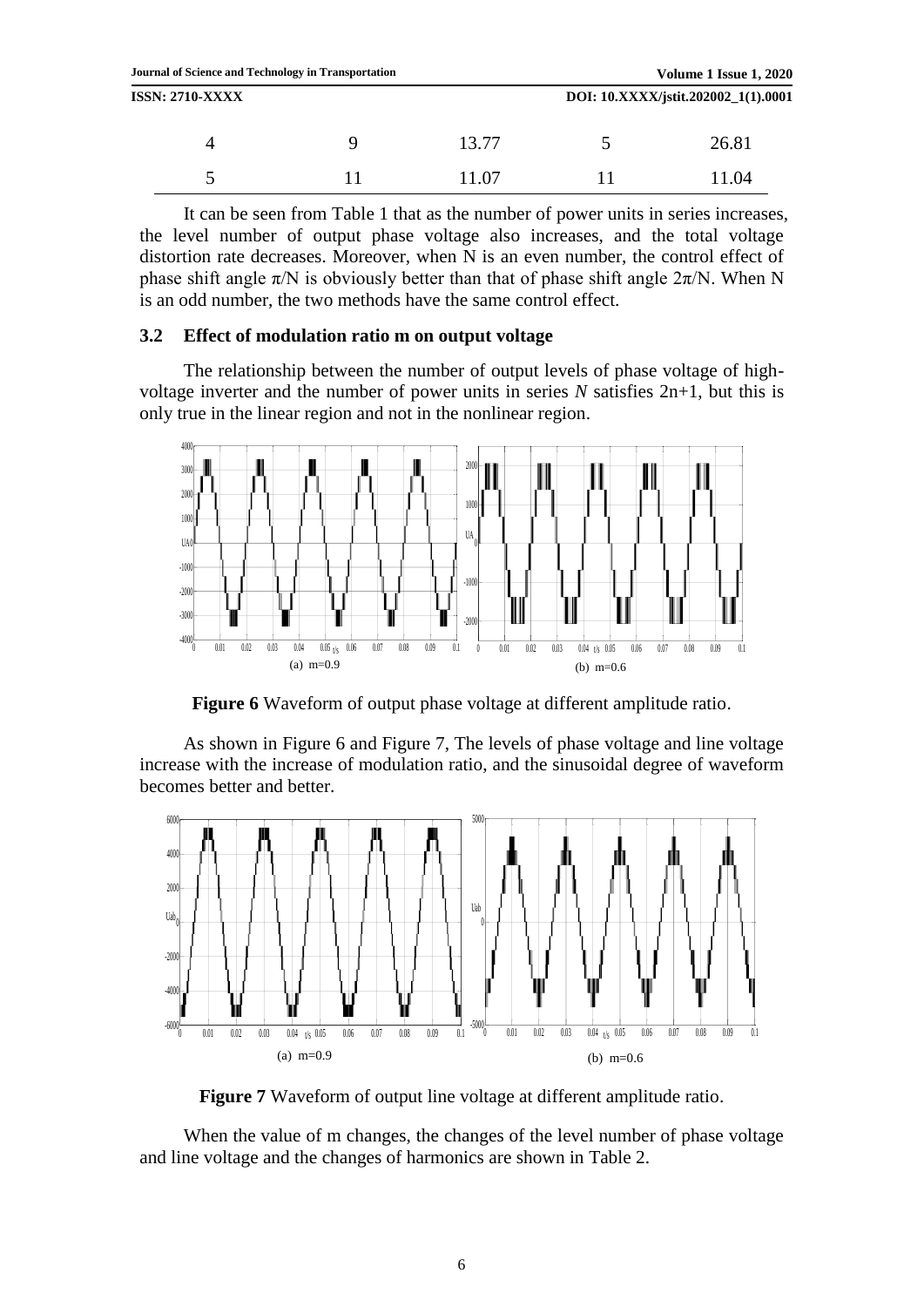**ISSN: 2710-XXXX DOI: 10.XXXX/jstit.202002\_1(1).0001**

| Modulation<br>ratio, m | Phase voltage |            | Line voltage |            |
|------------------------|---------------|------------|--------------|------------|
|                        | Level number  | THD $(\%)$ | Level number | THD $(\%)$ |
| 1                      | 11            | 10.97      | 21           | 8.38       |
| 0.95                   | 11            | 12.46      | 21           | 9.69       |
| 0.9                    | 11            | 13.15      | 17           | 10.99      |
| 0.8                    | 9             | 13.58      | 17           | 12.16      |
| 0.7                    | 9             | 16.79      | 15           | 13.59      |
| 0.6                    | 7             | 17.75      | 13           | 14.76      |
| 0.5                    | 7             | 23.64      | 13           | 19.25      |
| 0.4                    | 5             | 26.48      | 9            | 25.39      |
| 0.3                    | 5             | 39.89      | 9            | 28.52      |
| 0.2                    | 3             | 52.07      | 5            | 39.13      |

**Table 2** Comparison of effects of different modulation ratios on output voltage.

It can be seen from Table 2 that the number of phase voltage and line voltage levels decreases with the decrease of m, and the THD of line voltage and phase voltage increases with the decrease of m. Therefore, when designing high-voltage frequency converter, a large modulation ratio should be selected. Generally, the value of m should be greater than 0.8.

### **4 Conclusions**

Carrier phase shifted SPWM modulation algorithm can improve the equivalent switching frequency and reduce the harmonic content of output voltage. Its output current has good sinusoidal degree. It is very suitable for the modulation mode of modular multi-level high-voltage converter. The simulation results show that the number of phase voltage and line voltage levels decreases with the decrease of m, and the THD of line voltage and phase voltage increases with the decrease of m. As the number of power units in series increases, the level number of output phase voltage also increases, and the total voltage distortion rate decreases. Moreover, when *N* is an even number, the control effect of phase shift angle  $\pi/N$  is obviously better than that of phase shift angle  $2\pi/N$ . When *N* is an odd number, the two methods have the same control effect.

### **Acknowledgements**

Southwest Jiaotong University Graduate Scholarship was greatly acknowledged, and thanks also gave to the support of editors and the platform.

### **References**

<span id="page-6-0"></span>1. Anh A. T. T. and Phuong V. H., *Braking energy recuperation for electric traction drive in urban rail transit network based on control super-capacitor energy storage system.* Journal of Electrical Systems, 2018. **14**(3): 99-114.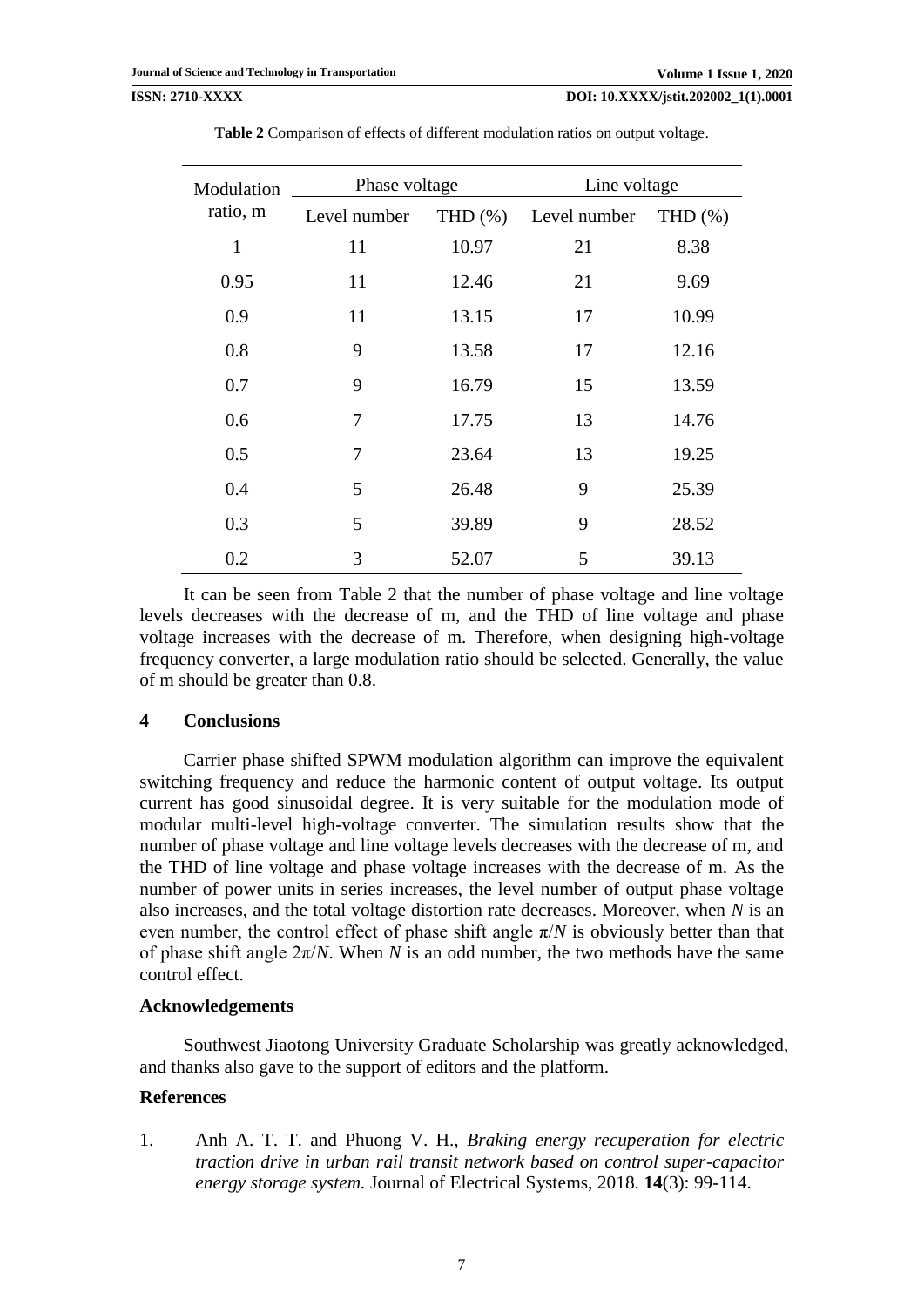- 2. Chen Z. W., Li X. M., Yang C., Peng T., Yang C. H., Karimi H. R., *A datadriven ground fault detection and isolation method for main circuit in railway electrical traction system.* Isa Transactions, 2019. **87**: 264-271.
- 3. Dolecek R., Cerny O., Novak J., and Bartlomiejczyk M., *Interference in Power system for traction drive with PMSM.* Przeglad Elektrotechniczny, 2012. **88**(9A): 204-207.
- <span id="page-7-0"></span>4. Niu G. and Liu S. Y., *Demagnetization monitoring and life extending control for permanent magnet-driven traction systems.* Mechanical Systems and Signal Processing, 2018. **103**: 264-279.
- 5. Pahner U., Hameyer K., and Belmans R., *A parallel implementation of a parametric optimization environment - Numerical optimization of an inductor for traction drive systems.* Ieee Transactions on Energy Conversion, 1999. **14**(4): 1329-1334.
- 6. Reyhart D. R. and Anwar S., *Optimal control of an On-Demand All-Wheel Drive system (ODAWD) for vehicle traction enhancement.* International Journal of Vehicle Design, 2011. **56**(1-4): 270-298.
- <span id="page-7-1"></span>7. Dybkowski M., Orlowska-Kowalska T., and Tarchala G., *Sensorless Traction Drive System with Sliding Mode and MRAS(CC) Estimators using Direct Torque Control.* Automatika, 2013. **54**(3): 329-336.
- 8. Dybkowski M., Tarchala G., Orlowska-Kowalska T., and Kazmierkowski M. P., *Analysis of the sensorless traction drive system with sliding mode observer.* Przeglad Elektrotechniczny, 2012. **88**(6): 216-220.
- 9. Fukui R., Okabe T., Nakao M., and Honda Y., *Highly efficient traction drive system with a normal force controller using a piezoelectric actuator.* Advances in Mechanical Engineering, 2017. **9**(10).
- <span id="page-7-2"></span>10. Stana G., Brazis V., and Apse-Apsitis P., *Simulation of Induction Traction Drive with Supercapacitor Energy Storage System Test Bench.* Electrical Control and Communication Engineering, 2015. **9**(1): 14-22.
- <span id="page-7-3"></span>11. Taniguchi S., Yasui K., Yuki K., Nakazawa Y., and Onda S., *A Restart Control Method for Position Sensorless PMSM Drive Systems Without Potential Transformer for Railway Vehicle Traction.* Electrical Engineering in Japan, 2015. **193**(3): 44-53.
- <span id="page-7-4"></span>12. Gou Bin, Ge Xinglai, Wang Shunliang, Feng Xiaoyun, Kuo James B., and Habetler Thomas G., *An Open-Switch Fault Diagnosis Method for Single-Phase PWM Rectifier Using a Model-Based Approach in High-Speed Railway Electrical Traction Drive System.* IEEE Transactions on Power Electronics, 2016. **31**(5): 3816-3826.
- <span id="page-7-5"></span>13. Konowrocki R., *Modelling of dynamic aspects of operation in railway vehicle traction drive system including the electromechanical coupling.* Scientific Journal of Silesian University of Technology-Series Transport, 2019. **105**: 101-111.
- <span id="page-7-6"></span>14. Drabek P., Peroutka Z., Pittermann M., and Cedl M., *New Configuration of Traction Converter With Medium-Frequency Transformer Using Matrix Converters.* Ieee Transactions on Industrial Electronics, 2011. **58**(11): 5041- 5048.
- <span id="page-7-7"></span>15. He X., Williams B. W., Green T. C., and Finney S. J., *A novel unified passive lossless turn-on and turn-off snubber for high-frequency power converter applications.* International Journal of Electronics, 1996. **81**(3): 337-359.
- <span id="page-7-8"></span>16. Wang H. M., Ge X. L., and Liu Y. C., *An Active Damping Stabilization Scheme for the Suppression of the DC-Link Oscillation in Metro Traction*